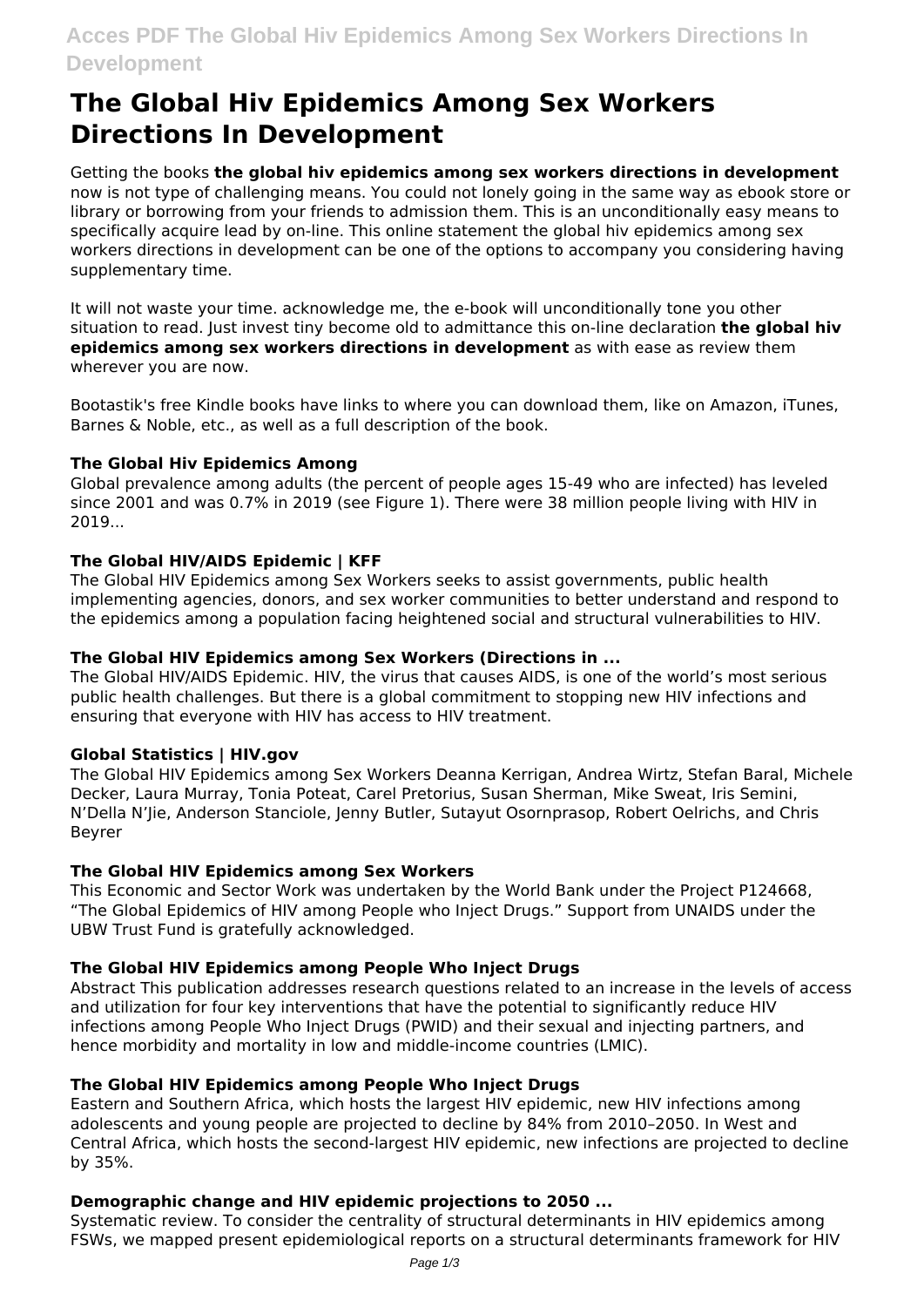and sex work (figure 1). 19 Of the 3214 relevant publications retrieved, 149 (73%) of 204 unique studies reported at least one structural determinant (table, appendix), but only 87 (43%) were designed a ...

## **GLOBAL EPIDEMIOLOGY OF HIV AMONG FEMALE SEX WORKERS ...**

Global situation and trends:Since the beginning of the epidemic, 75 million people have been infected with the HIV virus and about 32 million people have died of HIV.Globally, 37.9 million [32.7–44.0 million] people were living with HIV at the end of 2018. An estimated 0.8% [0.6-0.9%] of adults aged 15–49 years worldwide are living with HIV, although the burden of the epidemic continues to ...

#### **WHO | HIV/AIDS**

The Global HIV Epidemics among Men Who Have Sex with Men Beyrer, Chris; Wirtz, Andrea L.; Walker, Damian; Johns, Benjamin; Sifakis, Frangiscos; Baral, Stefan D. (2011-05-27) Men who have sex with Men (MSM) are currently at marked risk for HIV infection in Low- and Middle-Income Countries (LMICs) in Asia, Africa, Latin America and the ...

#### **The Global HIV Epidemics among Sex Workers**

2018 global HIV statistics HIV continues to be a major global public health issue. In 2018 an estimated 37.9 million people were living with HIV (including 1.7 million children), with a global HIV prevalence of 0.8% among adults. Around 21% of these same people do not know that they have the virus. 1

#### **Global HIV and AIDS statistics | Avert**

The Global Epidemics of HIV among Men Who Have Sex with Men: Time for Action Yale University . Chris Beyrer MD, MPH . Johns Hopkins Bloomberg School of Public Health . Outline • Burden and risk of HIV among MSM • Stochastic Modeling • Black MSM: Health Disparities and HIV

#### **The Global Epidemics of HIV among Men Who Have Sex with ...**

Expand/Collapse Synopsis This report explores the emerging epidemics of HIV among men who have sex with men (MSM) in low and middle income countries (LMIC). A case study approach is used to explore these epidemics in detail in Peru Ukraine Kenya and Thailand.

#### **The Global HIV Epidemics among Men Who Have Sex with Men ...**

TB and HIV and are a deadly combination, but for children who have been exposed to TB and those living with HIV, TPT is an effective way to stop them from getting active TB disease. Despite its proven effectiveness, global uptake of TPT has been poor—especially among children.

#### **New Centre of Excellence to Address the Hidden Epidemic of ...**

Figure 1 shows the global burden of HIV among MSM by region. Very high prevalence burdens are found in the United States [15–19], the Caribbean [20], Peru [21–24], multiple African countries [11,12,25–29], Thailand [30], Burma (Myanmar) [31], and parts of China [32].

#### **The increase in global HIV epidemics in MSM : AIDS**

The Global HIV Epidemics among Sex Workers seeks to assist governments, public health implementing agencies, donors, and sex worker communities to better understand and respond to the epidemics among a population facing heightened social and structural vulnerabilities to HIV.

#### **Amazon.com: The Global HIV Epidemics among Sex Workers ...**

TB infects about 2 billion people worldwide each year and is the deadliest disease of its kind. Considered to be one of oldest illnesses known to man, TB also poses the gravest threat to the world's youngest inhabitants. More than 1 million children annually – from India to Indiana, Botswana to Brazil -- become sick from this disease.

#### **The Hidden Epidemic: TB Among Children**

The global HIV epidemics among sex workers (English) Abstract. Since the beginning of the epidemic sex workers have experienced a heightened burden of HIV across settings, despite their higher levels of HIV protective behaviors (UNAIDS, 2009). Unfairly, sex workers have often been framed as 'vectors of disease' and... See More +.